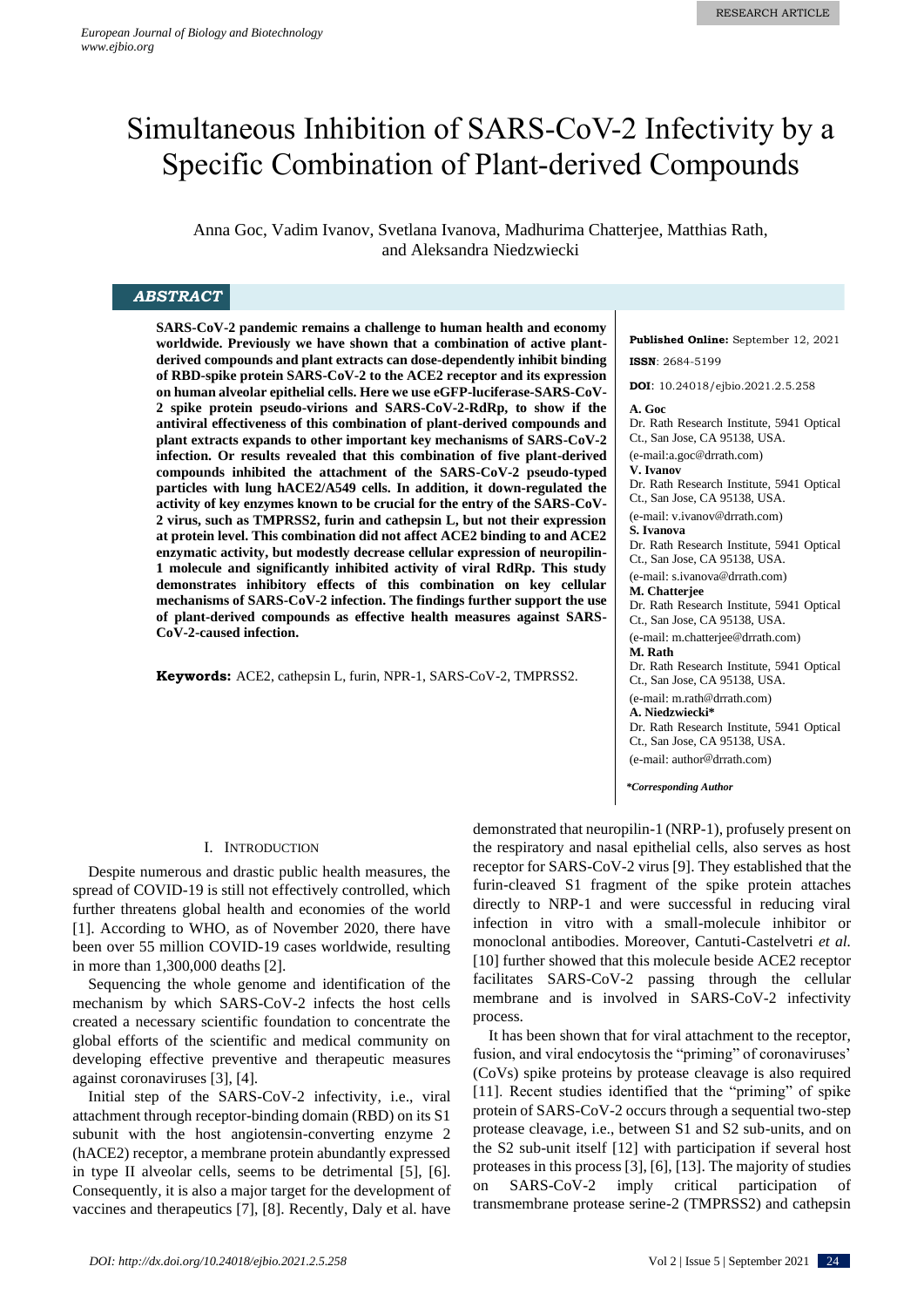L as these defining viral binding and cellular entry [14]. However, involvement of other proteases accompanying SARS-CoV-2 entry, such as furin, cannot be discounted.

Since SARS-CoV-2 is a RNA virus, it requires its RNAdependent RNA polymerase (RdRp) to mediate the replication and transcription of its viral genome [15]. Indeed, one of the main functions of the RdRp is to synthesize negative-sense genomic RNA from positive-sense genomic RNA, and to replicate the viral genome. Its active site is the most conserved region within RNA viruses; thus, this region is considered as a prime candidate for targeting the viral replication through the development of effective antiviral therapeutics.

The global human intellectual and economic resources concentrated on the search for interventional drugs and vaccines to curb and control COVID-19 have not yet brought satisfactory results. Moreover, these potential treatments are surrounded by public concerns about risks of adverse side effects that might be overlooked or might have yet to surface with a "fast track" implementation of new vaccines or drugs.

At the same time, we cannot ignore the plethora of scientific data showing the antiviral efficacy of numerous naturally derived compounds that can be applied as safe and effective measures against COVID-19. Already, at early stages of this pandemic, high doses of ascorbic acid (vitamin C) administrated intravenously have been used as a therapy with promising results. Clinical benefits of intravenous ascorbic acid, for example, have been confirmed in a latest study led in critically ill COVID-19 patients [16]. Potential applications of other nutrients and active plant components have also been considered and evaluated in various studies, with the majority of these evaluations limited to individual compounds, based on molecular modelling data or theoretical extrapolations of known efficacy of these compounds in other infections or pathologies [17]-[19].

Our research strategy with regards to SARS-CoV-2 involved a comprehensive approach, by simultaneously targeting mechanisms of the early steps of the viral infection with specifically selected natural compounds. Natural substances appear superior in this approach as all micronutrients have a high margin of safety, and, by taking part in numerous metabolic pathways, they can affect various cellular mechanisms at once. In our earlier studies we identified two micronutrient compositions with a noticeable anti-SARS-CoV-2 efficacy. A definite combination of ascorbic acid, certain minerals, amino acids and plant extracts showed to significantly decrease ACE2 expression on main types of cells targeted by SARS-CoV-2, i.e., human lung alveolar epithelial cells (SAEC) and human lung endothelial cells [20]. Another combination of polyphenols and plant extract was effective in blocking attachment of the RBD of SARS-CoV-2 with the hACE2, reducing at the same time the expression of the ACE2 receptor in SAEC [21].

Here we, we further investigated the anti-SARS-CoV-2 potential of the latter combination of polyphenols and plant extract PB (as stated in Experimental Procedures section B (Plant-derived composition). Here we demonstrate that this combination in our PB composition could inhibit SARS-CoV-2 pseudo-typed particles binding to human lung cells overexpressing the ACE2 receptor. PB showed concentration-dependent efficacy when applied either 1 hour before or simultaneously with exposing the pseudo-virus to ACE2 overexpressing human lung A549 epithelial cells. Its anti-binding efficacy persisted also when PB was added 1 hour after the cellular introduction of pseudo-virions.

Additionally, we showed for the first time that PB is effective in inhibiting the activity of TMPRSS2, cathepsin L and furin, all of which were shown to enable the binding and internalization of SARS-CoV-2. Moreover, PB could significantly inhibit the activity of RdRp, interestingly however, we observed that PB did not bind to or affect enzymatic activity of ACE2 directly.

## II. EXPERIMENTAL PROCEDURES

## *A. Cell Cultures, Constructs, Pseudo-typed Virions, and Antibodies*

A549 cell line was from American Type Culture Collection (Manassas, VA). hACE2/A549 cells (i.e., A549 cells stably overexpressing human ACE2 receptor) and eGFP-luciferase-SARS-CoV-2 spike protein encapsulated pseudo-typed particles were from GenScript (Piscataway, NJ). Pseudotyped ΔG-luciferase (G\*ΔG-luciferase) rVSV was obtained from Kerafast (Boston, MA). Bald eGFP-luciferase-SARS-CoV-2 pseudo-typed particles were from BPS Bioscience (San Diego, CA). Lentiviral particles carrying human TMPRSS2 were from Addgene (Watertown, MA). All antibodies were from R&D Systems (Minneapolis, MN) if not specified otherwise.

# *B. Plant-derived Composition*

The combination tested in this study consisted of 400 mg of quercetin, 400 mg of cruciferous plant extract, 300 mg of turmeric root extract, 300 mg of green tea extract (80% polyphenols) and 50 mg of resveratrol. A stock solution of this plant-derived combination was prepared in DMSO at 100 mg/ml and kept at -20  $^{\circ}$ C until analysis. For the experiments, the stock solution was diluted with 1 x PBS (enzyme activity assays) or corresponding cell culture medium (cell expression assays) to final concentrations indicated in the figures.

## *C. Binding of SARS-CoV-2 Pseudo-typed Virions to hACE2 Receptor*

The experiment was executed according to GenScript recommendations with small modifications. Briefly, eGFPluciferase-SARS-CoV-2 spike protein encapsulated pseudovirions were incubated at 37  $\degree$ C with 0-100 µg/ml of PB for 1 hour before it was either added into a monolayer of hACE2/A549 cells, simultaneously added to hACE2/A549 cells, or was added to the cells after 1 hour post-treatment. A parallel experiment was performed in which eGFPluciferase-CoV-2 spike protein pseudo-virions were spininoculated at  $1,250 \times g$  for 1.5 hours. Cells were incubated for an additional 1 hour, 3 hours and 48 hours, at 37 °C. After the 1-hour and 3-hour incubation periods, cells were washed three times with washing buffer, and primary antibody against SARS-CoV-2 spike protein at 1:1000 dilution, followed by HRP-conjugated secondary antibody at 1:2500 dilution, were employed in ELISA assay. After the 48-hour incubation period (with or without spinfection), the transduction efficiency was quantified by recording of the luciferase activity, utilizing a luciferase assay system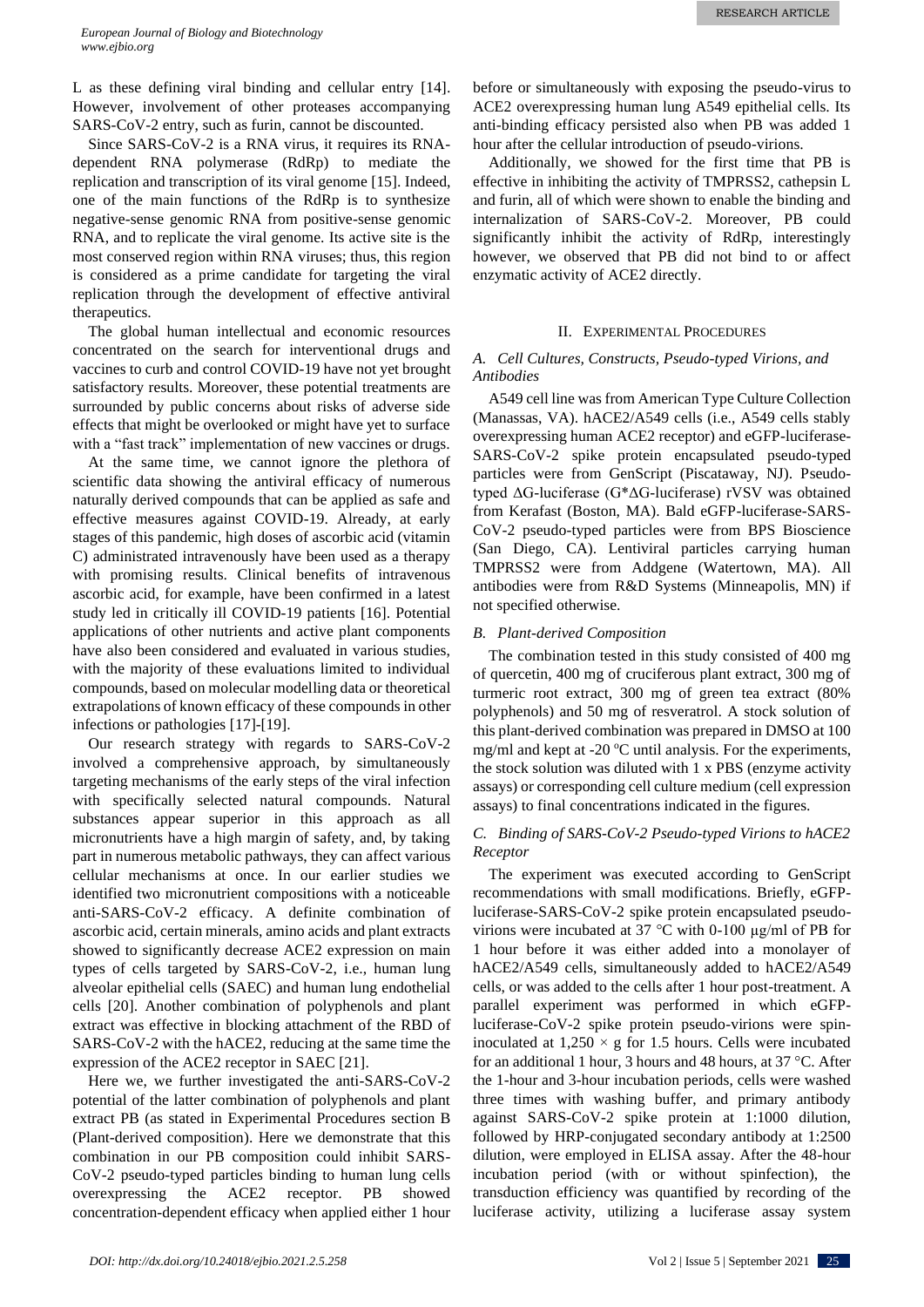(Promega, Madison, WI) and a spectrofluorometer (Tecan Group Ltd., Switzerland). Positive and negative controls used in 1-hour and 3-hour experiments, were provided by the manufacturer. In the 48-hour experiments, the positive control was bald eGFP-luciferase-SARS-CoV-2 pseudotyped particles, and the negative control was ΔG-luciferase rVSV pseudo-typed particles. Data are presented as a % of control without PB addition (mean  $+/-$  SD, n=6).

# *D. TMPRSS2 Activity Assay and Its Cellular Expression 1) TMPRSS2 Activity*

TMPRSS2 activity assay in cell-based assay was performed according to previous report [22]. Briefly, A549 cells overexpressing TMPRSS2 were treated with PB at 5.0 and 10 µg/ml concentrations 48 hours or 3 hours prior to the enzymatic activity assessment. Cells were then washed with growth medium (without added phenol red), and the activity was initiated by addition of the 200  $\mu$ M fluorogenic substrate Mes-D-Arg-Pro-Arg-AMC for 30 minutes at 37 °C (Fisher Scientific, Pittsburgh, PA), using a spectrofluorometer at extension/emission =360/440 nm (Tecan Group Ltd., Switzerland). The positive control was 50 μM camostat mesylate. Data are presented as a % of control without PB addition (mean  $+/-$  SD, n=6).

Effect of PB on the activity of isolated TMPRSS2 protease, 1 µM fluorogenic peptide Boc-Gln-Ala-Arg-AMC was added to the PB diluted at 5.0 and 10  $\mu$ g/ml concentrations followed by supplementation with 10 µM of TMPRSS2 (Creative BioMart, Shirley, NY) for 1 hour at RT. Fluorescence was assessed using a spectrofluorometer at extension/emission=360/440 nm (Tecan Group Ltd., Switzerland). The positive control was 100 μM camostat mesylate. Data are presented as a % of control without PB addition (mean  $+/-$  SD, n=6).

## *2) TMPRSS2 expression*

Expression of TMPRSS2 in cells was performed using Human TMPRSS2 ELISA Kit (Novus Biologicals, Centennial, CO). Briefly, 48 hours prior to the analysis, A549 cells were treated with PB at 5.0 and 10  $\mu$ g/ml concentrations. Next, all wells were washed with 1 x PBS and lysed with CellLytic M buffer (MilliporeSigma, St. Louis, MO). Lysates were then processed according to procedure described in the ELISA manual provided by the manufacturer.

# *E. Cathepsin L Activity Assay and Its Cellular Expression 1) Cathepsin L activity*

Experiment was performed in cell lysates using a Cathepsin L Activity Assay Kit (Abcam, Cambridge, MA) according to the manufacturer's protocol. Briefly, 5×106 A549 cells treated with PB at 5.0 and 10 µg/ml concentrations for 24 hours were washed with cold 1 x PBS and lysed 100 μl with CL buffer for 8 minutes. After 3 minutes of centrifuged for at 4 °C, supernatants were collected and enzymatic reaction was set up by mixing 50 μl of treated sample, 50 μl of control sample, 50 μl of background control sample, 50 μl of positive and negative controls. 50 μl CL buffer and 1 μl 1 mM DTT was added next followed by addition of 2 μl of 10 mM CL substrate Ac-FR-AFC except for the background control. Samples were incubated at 37 °C for 1 hour, and fluorescence was recorded at extension/emission =400/505 nm with a fluorescence spectrometer (Tecan Group Ltd.,

Switzerland). Data are presented as a % of control without PB addition (mean  $+/-$  SD, n=6).

Effect of PB on the activity of isolated cathepsin L, a Cathepsin L Activity Screening Assay Kit (BPS Bioscience, San Diego, CA) was used according to the manufacturer's protocol. Briefly, PB at 5.0 and 10  $\mu$ g/ml concentrations was added to cathepsin L (0.2 mU/μl) for 15 minutes at 22  $^{\circ}$ C prior to fluorogenic substrate (Ac-FR-AFC) (10 μM) addition and incubation for 60 minutes at RT. Positive control contained only cathepsin L, and negative control containing cathepsin L and cathepsin L inhibitor E64d (25  $\mu$ M). The fluorescence was recorded at extension/emission=360/480 nm with a fluorescence spectrometer (Tecan Group Ltd., Switzerland). Data are presented as a percentage of control without PB addition (mean  $+/-$  SD, n=6).

# *2) Cathepsin L expression*

Expression of cathepsin L in cells was performed using Western blot. Briefly, 48 hours prior to the analysis, A549 cells were treated with PB at 5.0, and 10 µg/ml concentrations. Next, cells were washed with 1 x PBS, lysed, and processed according to procedure described in paragraph K (Western Blot) below.

# *F. Furin Activity and Its Cellular Expression*

# *1) Furin Activity*

Effects of PB on furin enzymatic activity were evaluated using a SensoLyte Rh110 Furin Activity Assay Kit (AnaSpec, Fremont, CA) in accordance with the manufacturer's protocol. Briefly, PB at 5.0 and 10 µg/ml concentrations were mixed with furin recombinant protein for 15 minutes, followed by the addition of fluorogenic Rh110 furin substrate. The samples were incubated for 1 hour at 22 °C and the fluorescence was recorded at extension/emission=490/520 nm with a fluorescence spectrometer (Perceptive Biosystems Cytofluor 4000). Data are presented as a % of control without PB addition (mean +/- SD, n=6).

## *2) Furin Expression*

Monolayers of A549 cells in 96-well plates were exposed to PB at 5.0 and 10 µg/ml concentrations for 48 hours. Cell layers were then washed with 1 x PBS and fixed by incubation with 3% paraformaldehyde/0.5% Triton X-100 for 1 hour at 4oC. After four washing cycles with 1 x PBS, cell layers were treated overnight with 1% bovine serum albumin (Rockland, CA) in 1 x PBS at 4oC. Furin expression was analyzed by immunochemical ELISA assay using rabbit polyclonal anti-human furin primary antibodies (1:5000 dilution) (Invitrogen, CA) and polyclonal secondary antibodies conjugated with HRP (1:5000 dilution) (Rockland, CA). Nonspecific antibody-binding values were determined as HRP retention in samples not exposed to specific primary antibodies. Specific antibody binding was determined after subtraction of averaged nonspecific binding values from total binding value. Data are presented as a % of control without PB addition (mean  $+/-$  SD, n=6).

## *G. hACE2 Activity and Binding Assays*

Effect of PB on the activity of isolated hACE2 protein was examined using ACE2 Activity Screening Assay Kit (BPS Bioscience, San Diego, CA) according to the manufacturer's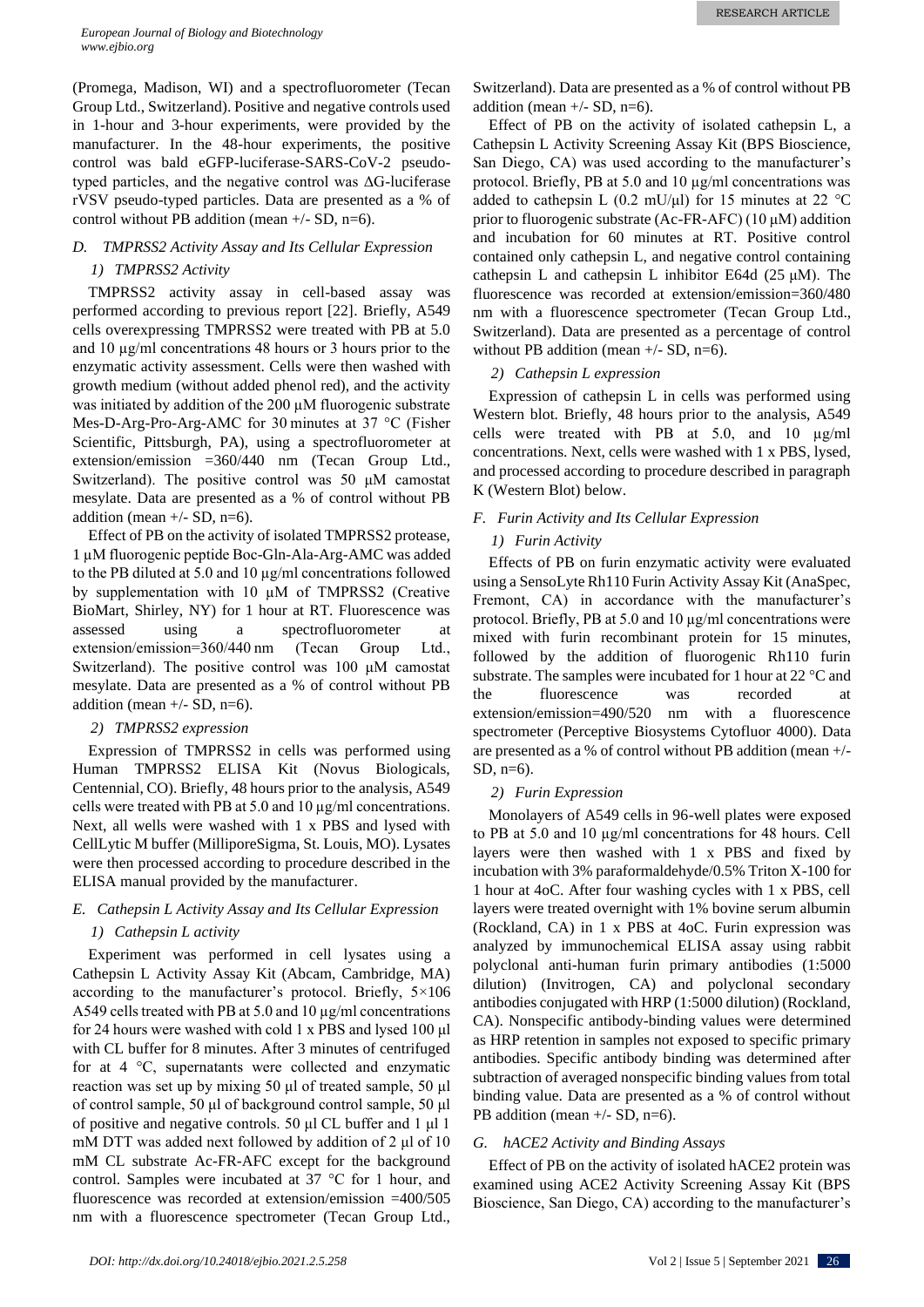protocol. Briefly, 5.0 and 10 μg/ml of PB were added to ACE2 protein (200 mU/ml) for 15 minutes at 22 °C, followed by addition of ACE2 fluorogenic substrate (10 μM) and incubation for 1 hour at 22 °C. The positive control contained only ACE2 enzyme, and the negative control additionally contained 10% DMSO. The fluorescence was recorded at extension/emission=535/595 nm using a fluorescence spectrometer (Tecan Group Ltd., Switzerland). Data are presented as a % of control without PB addition (mean +/- SD, n=6).

Effect of PB on binding to the hACE2 receptor was examined using an ACE2 Inhibitor Screening Assay Kit (BPS Bioscience, San Diego, CA) according to the manufacturer's protocol. Briefly, plate with immobilized hACE2 receptors (1.0 μg/ml) were incubated with PB at 5.0 and10 μg/ml concentrations for 1 hour at RT. The positive control contained 55% DMSO. After incubation, the plate was washed three times with washing buffer, blocked with blocking buffer for 1 hour, and incubated with antibody against hACE2 at 1:500 dilution for 1 hour, subsequently being washed four times, blocked with blocking buffer, and incubated with HRP-conjugated secondary antibody at 1:1000 dilution also for 1 hour. The chemiluminescence was assessed using ECL reagent kit and fluorescence spectrometer (Tecan Group Ltd., Switzerland). Data are presented as a % of control without PB addition (mean +/- SD,  $n=6$ ).

#### *H. Neuropilin-1 Cellular Expression Assay*

Monolayers of A549 cells in 96-well plates were exposed to PB at 5.0, 10, and 20 µg/ml concentrations for 48 hours. Cell layers were then washed with 1 x PBS and fixed by incubation with 3% paraformaldehyde in PBS/0.5% Triton  $X-100$  for 1 hour at 4 °C. After four washing cycles with 1 x PBS, cell layers were treated overnight with 1% bovine serum albumin (Rockland, CA) in 1 x PBS at 4oC. NRP-1 expression was analyzed by immunochemical ELISA assay using rabbit polyclonal anti-human NPR-1 primary antibodies (1:5000 dilution) (Invitrogen, CA) and polyclonal secondary HRP-conjugated antibodies (1:5000 dilution) (Rockland, CA). Nonspecific antibody-binding values were determined as HRP retention in samples not exposed to specific primary antibodies. Specific antibody binding was determined after subtraction of averaged nonspecific binding values from total binding value. Data are expressed as a % of control without PB addition (mean  $+/-$  SD, n=6).

#### *I. In vitro RdRp Activity*

In vitro RdRp activity was examined using a SARS-CoV-2 RNA Polymerase Assay Kit (ProFoldin, Hudson, MA) according to the manufacturer's protocol. Briefly, 0.5 µl of 50 x recombinant RdRp was incubated with 2.5 µl of 50 x buffer and 21 µl of PB at 5.0, 10, 25, and 100 μg/ml concentrations for 15 minutes at RT, followed by the addition of master mix containing 0.5 µl of 50 x NTPs and 0.5 µl of 50 x template (as a single-stranded polyribonucleotide). The reaction (25  $\mu$ l) was incubated for 2 hours at 34 °C and then stopped by addition of 65 µl of 10 x fluorescence dye, and the fluorescence signal was recorded within 10 minutes at extension/emission=488/535 nm using a fluorescence spectrometer (Tecan, Group Ltd., Switzerland). Positive control contained 100 μg/ml remdesivir. Results are expressed as a % of control without PB addition (mean +/- SD, n=6).

## *J. Viability*

Cell viability assay was performed using MTT substrate. Briefly, 40 x 103 A549 cells per well were treated with different concentrations of PB for up to 48 hours. Next, wells were washed with 1 x PBS and complete growth medium supplemented with 5 mg/ml MTT was added, followed by incubation for 4 hours at 37 °C. Next, the culture medium was aspirated and 100 μl of methanol was added. The absorbance was assessed at 570 nm with fluorescence spectrometer (Molecular Devices, San Jose, CA). Data are presented as a % of control without PB addition (mean  $+/-$  SD, n=6).

### *K. Western Blot*

A495 cells were lysed with lysis buffer [RIPA buffer plus 1 x Protease Inhibitor (ThermoFisher Scientific, Waltham, MA)]. The protein estimation was performed with Dc Protein Assay (Bio-Rad, Hercules, CA). A 45 µg/well of protein was separated on 8-16% gradient SDS-PAGE gels and transferred to a PVDF membrane. Detection was performed with antibodies against cathepsin L at 1:200 dilution (Santa Cruz Biotechnology, Santa Cruz, CA) and against β-actin at 1:1000 dilution (Cell Signaling, Danvers, MA).

## *L. Statistical Analysis*

Data for all experiments are presented as an average value and standard deviation from at least three independent experiments. Comparison between different samples was done by a two-tailed T-test using the Microsoft Office Excel program. Differences between samples were considered significant at p values lesser than 0.05.

#### III. RESULTS

## *A. Effect of PB on Receptor Binding*

The effects of PB on attachment and entering of SARS-CoV-2 spike-enveloped virions were tested using lung cells stably overexpressing human ACE2 receptor (i.e., A549/hACE2 cells). The results presented in Fig. 1 show the concentration-dependent inhibitory effects of PB on binding of the spike-encapsulated pseudo-virions to A549/hACE2 cells. PB was added to the pseudo-virions 1 hour before, simultaneously with the pseudo-virions, or 1 hour after A549/hACE2 cells were exposed to pseudo-virions. The resulting blockage of the virion binding was evaluated after 1 hour and 3 hours of exposure to the entire experimental mixture. The results show a concentration-dependent inhibition of viral binding to A549/hACE2 cells, with maximum inhibition obtained at 100 µg/ml PB concentration. At this concentration, similar levels of binding inhibition were observed in all three patterns of PB administration: 1 hour before, simultaneously, and 1 hour after virion-cells interaction, and after 1 hour and 3 hours of exposure of cells to virions together with PB.

The inhibitory effect on virion binding was more pronounced after 1 hour of exposure and equaled about 90% after factoring in positive control values (Fig. 1A). After 3 hours of exposure the maximum inhibitory effect achieved at PB concentration of 100 µg/ml was 55-60% (in relation to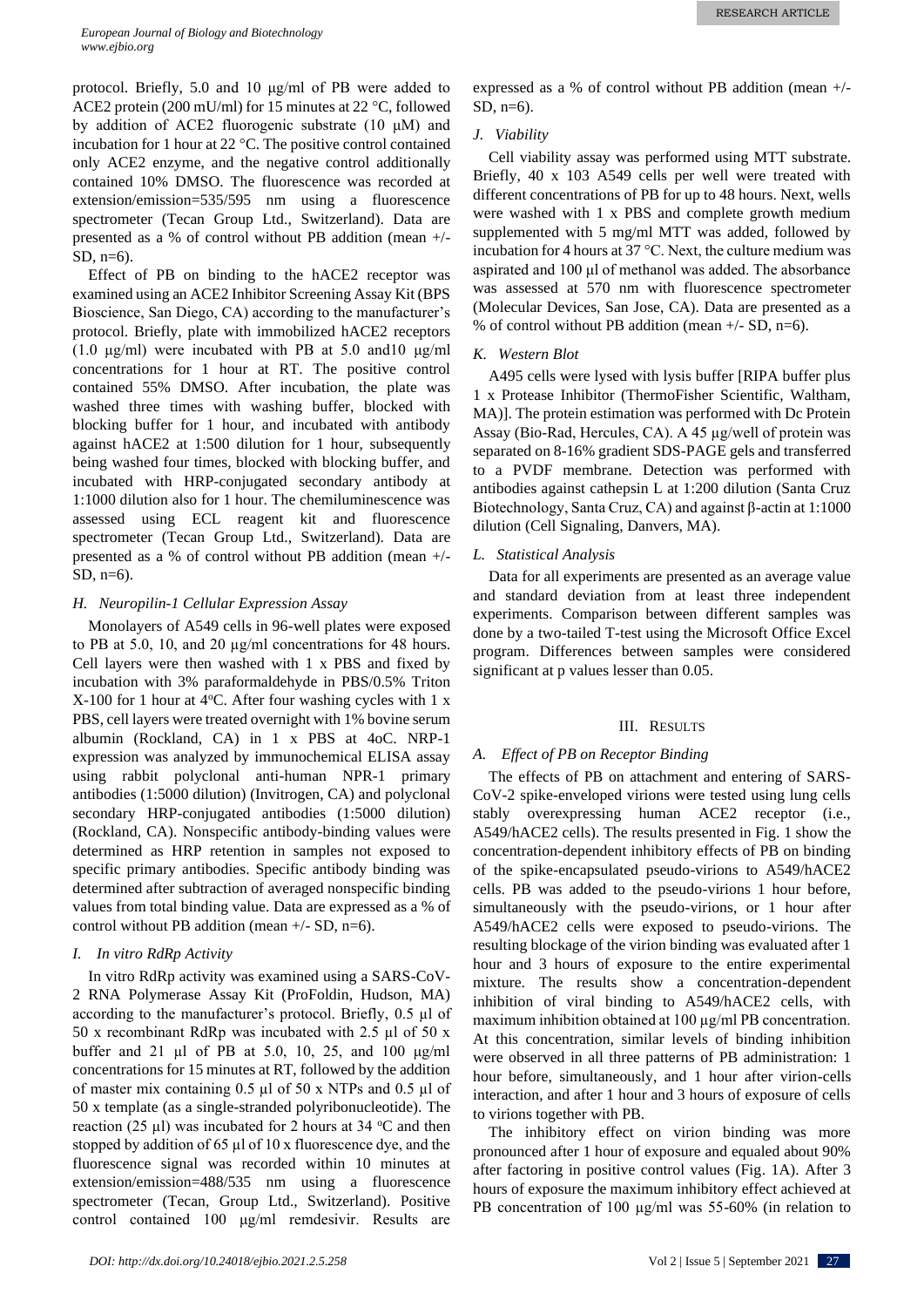positive controls) and was basically similar for different PB exposure patterns (Fig. 1B). After 1 hour incubation period, PB at 10  $\mu$ g/ml when added simultaneously with pseudovirions and A549 cells, inhibited the binding by 63%, whereas 75% inhibition was observed when incubation time was extended to 3 hours. The inhibition obtained with a dose of 25 µg/ml after 1 hour and 3 hours was similar and equaled 51% and 52%, respectively, and observed at non-toxic concentrations (Fig. 1C).



Fig. 1. Effects of PB on SARS-CoV-2 eGFP-luciferase pseudo-virions attachment to hACE2. Spike protein encapsulated pseudo-virions were treated with designated PB concentrations for 1h prior to inoculation, added at once or 1h after inoculation of the pseudo-typed particles into hACE2/A549 cells. After 1h (A) or 3h (B) of exposure attachment was assessed by utilizing primary antibody against spike protein followed by secondary HRP-conjugated antibody and signal measurement at 450 nm. (C). Viability of A549 cells upon treatment with PB. Viability of cells was assessed using MTT method as described in Experimental Procedures section. Controls – 0.01% DMSO, positive and negative controls for A and B were provided by the manufacturer and for C – 100% dead cells;  $\# p \le 0.05$ ,  $\Delta p \le 0.01$ ,  $* p \le 0.001$ .

The effects of BP on the attachment and entry of pseudovirions encapsulated with eGFP-luciferase spike protein were examined with and without spinfection in A5 49/hACE2 cells (Fig. 2A and 2B). The results show that after 48 hours of incubation without spinfection there was a dose-dependent decrease in cell transduction by pseudo-virions by the PB. The differences in inhibitory effects between different application patterns were not statistically significant. Highest efficacy in binding inhibition was observed when virions were incubated for 1 hour with PB 'prior being added to the cells, compared with PB either simultaneous or 1-hour after addition with virions and cells. The results on Fig. 2B show that spinfection could facilitate the virions' binding, as the binding inhibition by corresponding PB concentrations was lower compared with non-spinfected cells. However, PB was still effective in causing about 20% binding inhibition at 10 µg/ml PB concentrations, respectively. PB beyond 25 µg/ml concentrations affected cell morphology that might contribute to the inhibitory effects as shown in Fig. 1C.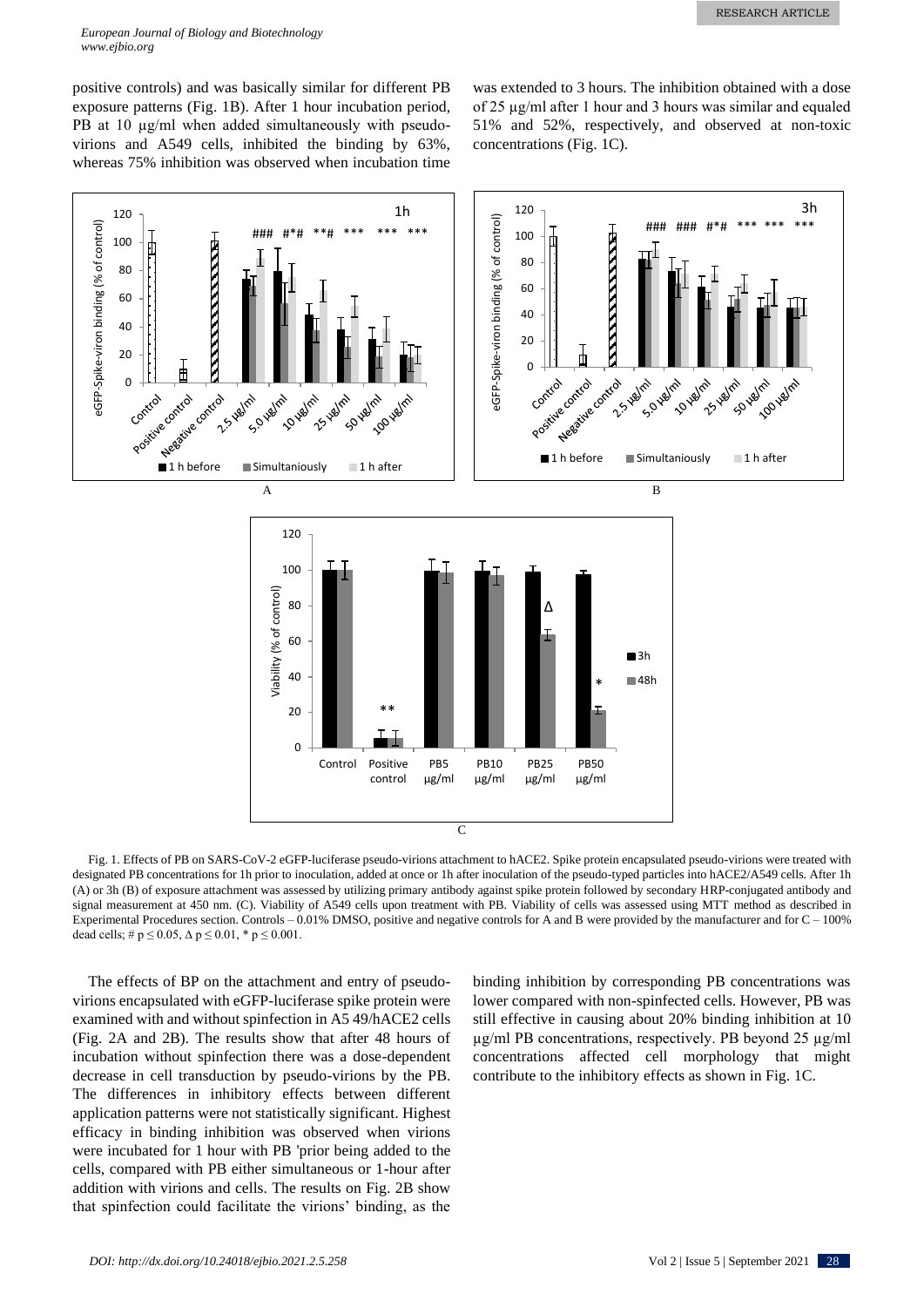

Fig. 2. Effect of PB on SARS-CoV-2 eGFP-luciferase pseudo-virions entry. hACE2/A549 cells were inoculated with spike protein encapsulated pseudovirions treated with designated PB concentrations and pattern of exposure without spinfection (A) and with spinefection (B). After 48h postinoculation, transduction efficacy was assessed according to luciferase activity. Control – 0.01% DMSO, positive control – bald SARS-CoV-2 eGFP-luciferase pseudo-virions, negative control – ΔG-luciferase rVSV pseudo-virions. #  $p \le 0.05$ , \*  $p \le 0.001$ .

## *B. Effect of PB on Host Cellular Receptors and Proteases*

It was already demonstrated that SARS-CoV-2 must attach to the ACE2 if it is to enter the host cell. Our previous results showed that PB interferes with attachment of the RBD of spike protein to the ACE2 molecule by directly binding to RBD sequence [21]. The results in Fig. 3 show that PB did not bind to the ACE2 receptor or affect its activity as observed in free-cell assays. However, we observed dosedependent down-regulation of cellular expression of NPR-1, another receptor participating in SARS-CoV-2 cell entry and infectivity, showing the statistical significance at 20 µg/ml concentration (Fig. 3C).

Except host receptors, specific cell surface proteases are also required to facilitate SARS-CoV-2 cellular entry by "priming" spike protein by enzymatic cleavage. These include TMPRSS2, cathepsin L, and furin, all implicated in viral binding and internalization. In our study we employed cell-free and cell-based assays to study the effects of PB on activity of these enzymes. As presented in Fig. 4A and 4B, PB applied at 10  $\mu$ g/ml showed statistically significant inhibition of TMPRSS2 activity in cell-free assay by about 31%. This enzyme activity assessed in A549 cells also resulted in a 25% decrease in the presence of PB at 10 µg/ml concentration. This inhibition occurred in dose-dependent fashion and concurred with the concentrations that revealed to have inhibitory efficacy in viral binding. Interestingly, TPMRSS2 expression at protein level was not affected by PB at these concentrations (Fig. 4C).





Fig. 3. Effect of PB on hACE2 and NRP-1 receptors. (A). Binding of PB at indicated concentration to hACE2 receptor immobilized on the plate using HRP-conjugated secondary antibody and measuring chemiluminescence signal. (B). Activity of hACE2 upon treatment with PB. 10 µM of recombinant hACE2 was incubated with PB at indicated concentrations for 1h at RT followed by the application of 1  $\mu$ M of fluorogenic substrate for 30 minutes. Fluorescence was recorded at extension/emission=360/480 nm with spectrofluorometer. (C). Expression of NRP-1 in A549 cells after 48h treatment with indicated concentrations of PB assayed by ELISA as described in Experimental procedures section. Control – 0.01% DMSO, positive control – 50% DMSO; #  $p \le 0.05$ .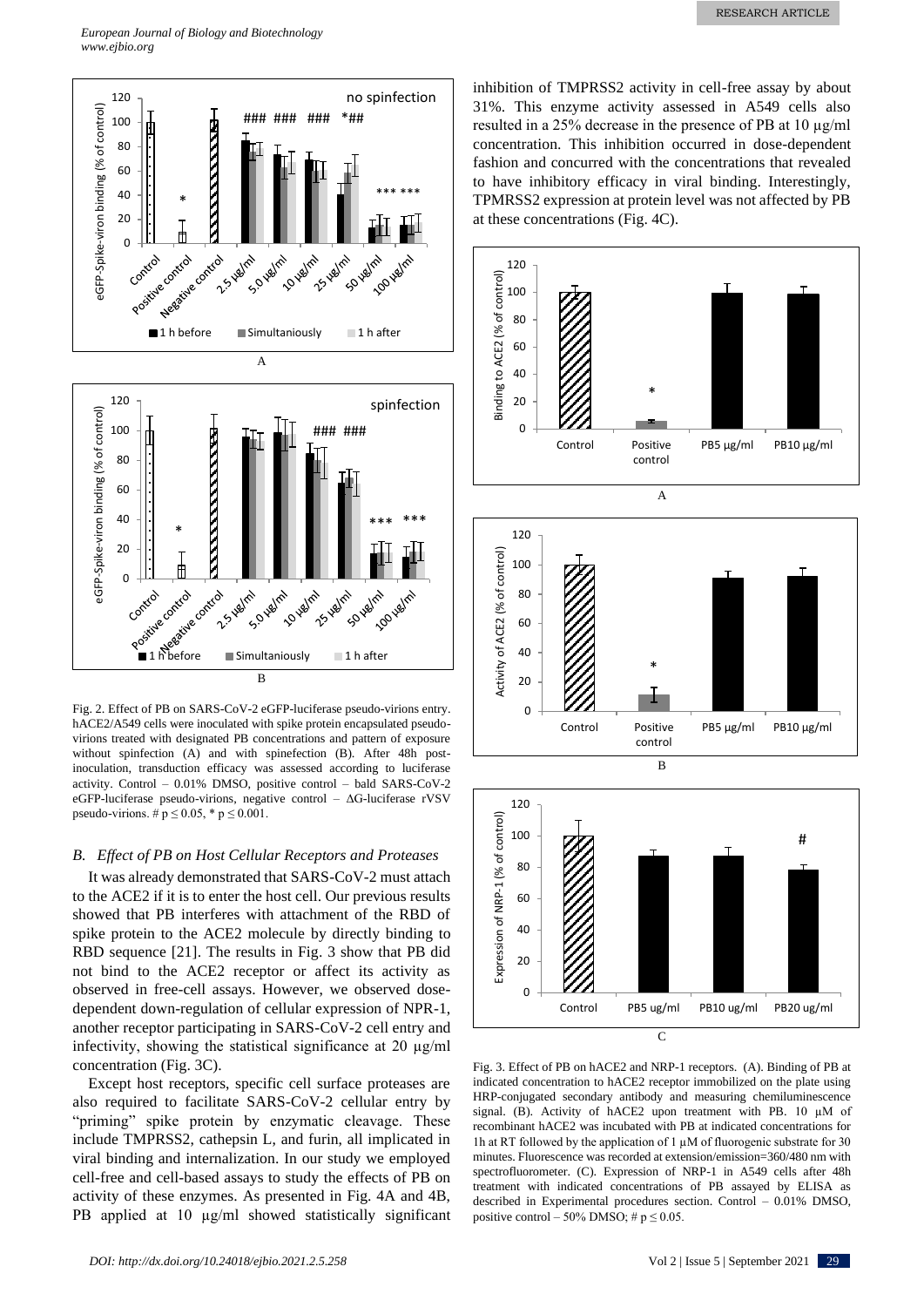*European Journal of Biology and Biotechnology www.ejbio.org*



Fig. 4. Effect of PB on TMPRSS2. (A). Activity of recombinant TMPRSS2 upon treatment with PB. 1 µM of TMPRSS2 was incubated with PB at indicated concentrations for 1 h at RT followed by the application of 10  $\mu$ M of fluorogenic substrate for 30 minutes. Fluorescence was recorded at extension/emission =360/440 nm with a spectrofluorometer. (B). Activity of cellular TMPRSS2 upon treatment with PB. hTMPTSS2/A549 cells were treated with PB at designated concentrations for 3h and 48h at 37  $^{\circ}$ C and activity was assessed by adding of 200 µM fluorogenic substrate and incubation for 30 minutes at  $37$  °C. Fluorescence was recorded at extension/emission=360/440 nm with spectrofluorometer. (C). Expression of TMPRSS2 in A549 cells after 48h treatment with indicated concentrations of PB assayed by ELISA as described in Experimental Procedures section. Control – 0.01% DMSO, positive control – 50-100 μM camostat mesylate (enzymatic assays) or dead cells (ELISA assay),  $\Delta p \leq 0.01$ , \*  $p \leq 0.001$ .

The effects of PB on furin activity and its cellular expression are presented in Fig. 5. We observed inhibition of the activity of furin in a cell-free assay with PB applied between 2.5 and 10 µg/ml. However, PB did not inhibit cellular expression of furin at non-toxic concentrations (i.e.,



up to 20  $\mu$ g/ml).

Fig. 5. Effect of PB on furin. (A). Activity of recombinant furin upon treatment with PB. Furin as a recombinant protein was incubated with PB at indicated concentrations for 15 minutes followed by addition of fluorogenic Rh110 furin substrate, and incubation for 1h at 22 °C. The fluorescence was recorded at extension/emission = 490/520 nm with a spectrofluorometer. (B). Expression of cellular furin upon treatment with PB. Furin expression was analyzed in A549 cells by immunochemical ELISA assay using rabbit polyclonal anti-human furin primary antibodies and goat anti-rabbit IgG polyclonal secondary antibodies conjugated with horseradish peroxidase as described in Experimental Procedures section. Data are expressed as % of  $control \pm SD$ . Control - 0.01% DMSO, \*  $p \le 0.001$ .

In addition, we tested the effects of PB on the activity of cathepsin L involved in SARS-CoV-2 endosomal egress in both cell-free and cell-based assay. As shown in Fig. 6 the enzymatic activity of cathepsin L in cell-free assay was reduced by PB in a dose-dependent fashion by 20% and by 30% at 5.0 and 10 µg/ml concentrations, respectively. Cathepsin L activity tested in A549 cells was lower by 22% and 37% upon treatment with 5.0 and 10 µg/ml concentrations, respectively. Cathepsin L expression at protein level was not affected by PB at these concentrations (Fig. 6C).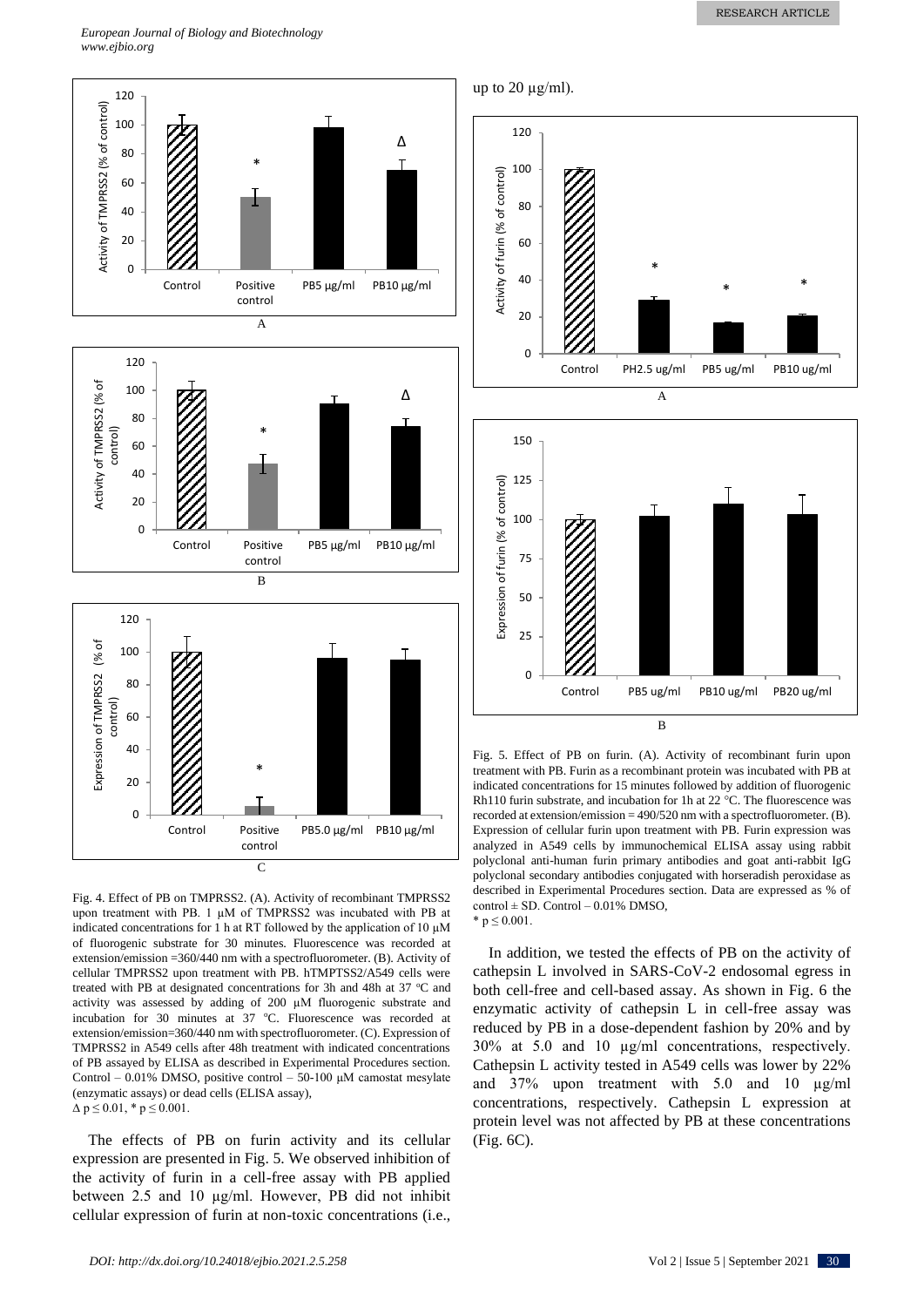

Fig. 6. Effect of PB on cathepsin L. (A). Activity of recombinant cathepsin L upon treatment with PB. Cathepsin L at 20 pg/ $\mu$ l was incubated with PB at indicated concentrations for 1h at 22  $^{\circ}$ C followed by the application of 10 µM of fluorogenic substrate for 30 minutes. Fluorescence was recorded at extension/emission=360/440 nm with a spectrofluorometer. (B). Activity of cellular cathepsin L upon treatment with PB. A549 cells were treated with PB at indicated concentrations for 24h at 37  $\degree$ C, and activity was assessed by application of 200 µM fluorogenic substrate before incubation for 30 minutes at 37 °C. Fluorescence was recorded at extension/emission=360/535 nm with a spectrofluorometer. (C). Expression of cathepsin L in A549 cells after 48 h treatment with indicated concentrations of PB assayed by Western blot as described in Experimental Procedures section. Control – 0.01% DMSO, positive control – 0.1 μM E-64; Δ p ≤ 0.01, \* p ≤ 0.001.

#### *C. Effect of PB on viral RNA polymerase*

In our study we also tested whether PB acts beyond the entry steps of the SARS-CoV-2 infection process, by examining whether PB at non-toxic concentrations (i.e., up to 20 µg/ml) can inhibit the activity of recombinant RdRp. As presented in Fig. 7, PB's inhibitory effect on a SARS-CoV-2 RdRp was dose-dependent with ~15% statistically significant inhibition achieved at 5.0  $\mu$ g/ml and ~49% at 10  $\mu$ g/ml. Moreover, PB used at 100 µg/ml concentration inhibited RdRp activity by nearly 100%.



Fig. 7. Effect of PB on viral RdRp. Activity of SARS-CoV-2 RdRp upon treatment with PB at indicated concentrations. Purified RdRp enzyme was incubated with PB at designated concentrations for 15 minutes at RT, and subsequent application of reaction mix composed of NTPs and RNA template and further incubation for 2 h at 34 °C. After adding of fluorescence day signal was measured within 10 min at extension/emission=488/535 nm with spectrofluorometer. Control - 0.01% DMSO, positive control -100 μg/ml remdesivir; # p ≤ 0.05, Δ p ≤ 0.01, \*  $p \le 0.001$ .

#### IV. DISCUSSION

The results presented in this study show that a defined combination of active plant components and extracts (PB) can simultaneously affect main cellular steps involved in SARS-CoV-2 infection: its attachment to the ACE2 cellular receptor, and the activity of the key identified enzymes required for cellular entry and replication. These enzymes include TMPRSS2, furin, cathepsin L and RdRp. Our present findings complement our earlier study results with PB, which showed almost 90% inhibition of the expression of hACE2 on SAEC, thereby reducing the "entry points" for SARS-CoV-2 virus, and the inhibition of RBD sequence binding to ACE2 by 87% [20].

In our study we applied different experimental patterns in order to distinguish the PB effects on SARS-CoV-2 virion before it interacts with the cells, added simultaneously, and after the cells were exposed to the SARS-CoV-2 pseudovirions. In short term study, we observed that inhibitory effect of PB on virion binding was similar when added at 100 µg/ml concentrations to the viral particles 1 hour before cell inoculations, simultaneously, and 1 hour after cell inoculation with the virions. However, at lower PB concentrations (i.e., up to 25 µg/ml), the highest and longer-lasting inhibition of viral particles binding to A549 cells was observed when virions were exposed to the PB for 1 hour before interacting with the cells. This would suggest direct interaction of the micronutrients with the viral particles, resulting in the inhibition of viral attachment to human cells. This observation was corroborated by the fact that we did not see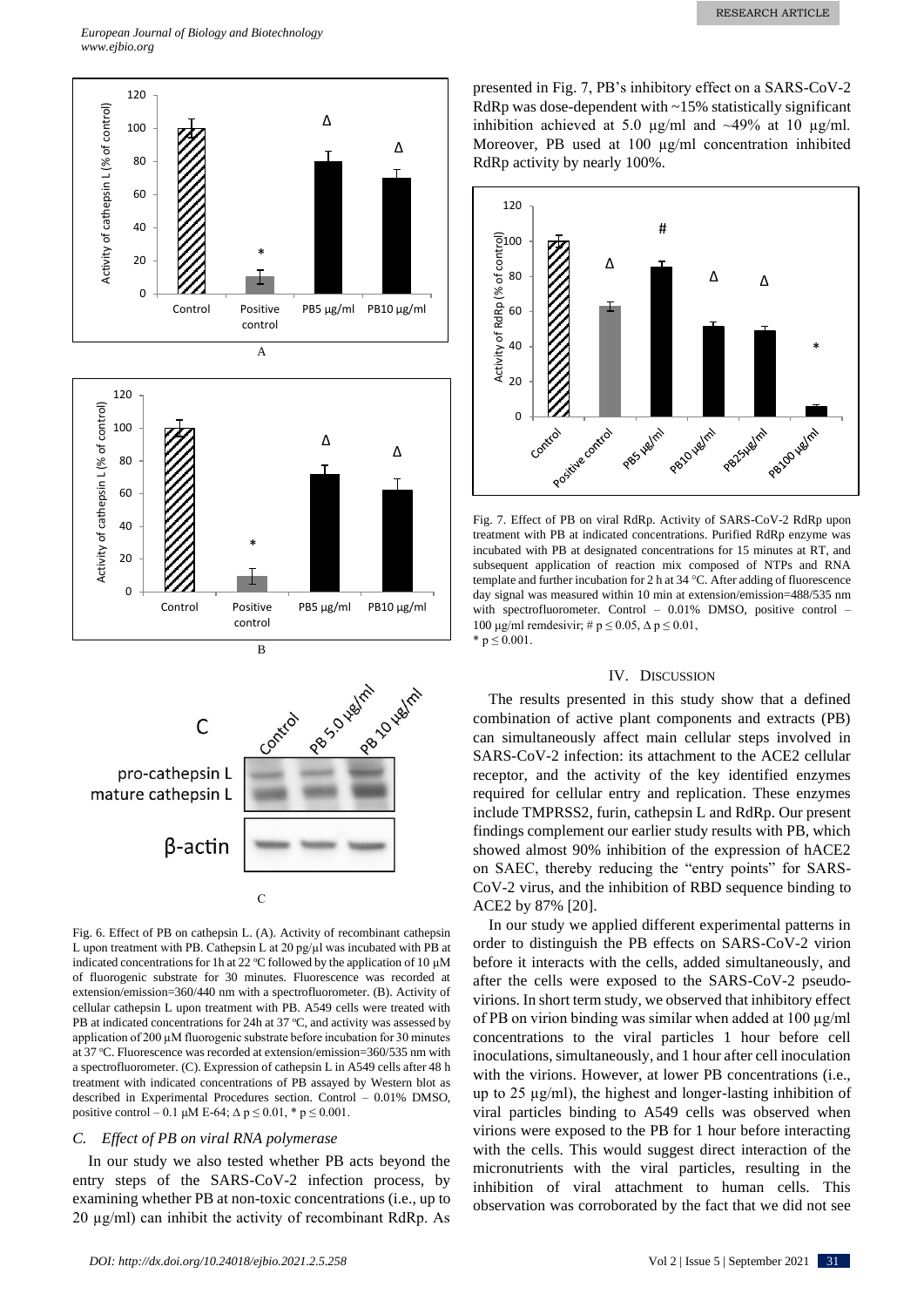any effects of PB on modulating ACE2 receptor binding properties and ACE2 enzymatic activity.

While PB had no effect on the activity of the ACE2, it merits particular attention in the light of the fact that PB significantly inhibits the cellular expression of ACE2 in SAEC [20]. We interpret these observations as a function of a regulatory role of PB in cellular metabolism: while significantly reducing the expression of ACE2 receptors to a low physiological level, thereby limiting infectivity, PB does not affect the activity of these physiologically expressed ACE2 receptors. Such a regulatory effect of PB would be of particular significance, since ACE2 receptors have beneficial effects, e.g., in securing optimum cardiovascular function.

Most of the viruses use host enzymes for the proteolytic processing and maturation of their own proteins. It has been shown that, in addition to using the ACE2 receptor, SARS-CoV-2 virus implore NPR-1 molecule that shown dosedependent cellular down-regulation upon treatment with PB as well as that its spike protein depends on proteolytic cleavage at the site between S1 and S2 and on S2 subunit to enable the fusion with and enter the target cell. Hence, the fusion capability of the CoV is a principal factor of their infection process. Among the proteolytic enzymes involved in the cleavage of spike protein, the TMPRSS2 activity has been shown to be vital for pathogenicity of SARS-CoV-2, accompanied by other enzymes such as cathepsins L [23]- [25]. Furin is yet another protease involved in cleavage of mammalian, viral, and bacterial substrates [26]. It has been shown that furin action towards the SARS-CoV spike protein is necessary for fusion of virions with host membranes without directly affecting viral infectivity [27]. It appears that effective control and treatment of COVID-19 might necessitate parallel inhibition of several proteases to effectively obstruct these pathological conversions.

Here we have shown that, in addition to impairing viral binding to hACE2 overexpressing cells, the PB downregulated activity of key membrane proteases TMPRSS2, furin, and endosomal cathepsin L. In both cell-free and cellbased assays the reduction of the activity of TMPRSS2 and cathepsin L by PB was observed at its non-toxic concentrations. Furin activity, too, was significantly reduced at these relatively low PB concentrations. This effect is significant, as the lack of the additional furin cleavage site on the SARS-CoV spike protein has a substantial influence on its infectivity [28]. In addition to SARS-CoV-2 infection, the potential signal link between spike protein, furin, and ACE2 has been implied in the occurrence of adverse cardiovascular events [29]. Finally, we also recorded inhibited activity of RdRp at these concentrations, which would help to further explain a decreased transduction rate, even after applied spinfection.

Based on this study and our earlier findings [20], this combination of plant-derived compounds and plant extracts may constitute a new therapeutic strategy by simultaneously affecting viral entry, RdRp activity and ACE2 expression. Such a comprehensive effects of naturally occurring compounds on several mechanisms associated with viral infectivity is not surprising. This strategy was also implemented in our earlier studies, including those of human influenza H1N1, bird flu H1N5, and others, which were based on selecting natural components that simultaneously affect key pathology mechanisms across a wide spectrum of infective agents [30]-[33].

This study showed that definite combination of plantderived, biologically active compounds can effectively in simultaneous manner control important steps of the SARS-CoV-2 infectivity. Taken together, with the recently established clinical evidence that vitamin C infusions can successfully combat COVID-19 even at advanced stages, phyto-compounds could represent a relevant approach against SARS-CoV-2 infection.

#### ACKNOWLEDGMENT

The authors thank Waldemar Sumera and Rose Schweizer for valued contribution added to this script.

#### CONFLICT OF INTEREST

Authors do not have conflict of interest to declare.

#### **REFERENCES**

- [1] I. Chakraborty, P. Maity, "COVID-19 outbreak: Migration, effects on society, global environment and prevention." *Sci. Total Environ,* vol*.* 728, 138882, 2020.
- [2] WHO Coronavirus Disease (COVID-19) Dashboard. Available: <https://covid19.who.int/> 2020/11/9.
- [3] F. Li. "Structure, Function, and Evolution of Coronavirus Spike Proteins." *Annu. Rev. Virol*., vol. 3, pp. 237-261, 2016.
- [4] N. Zhu, D. Zhang, W. Wang, X. Li, B. Yang, J. Song, et al. "China Novel Coronavirus Investigating and Research Team. A Novel Coronavirus from Patients with Pneumonia in China 2019." *N. Engl. J. Med.,* vol. 382, pp. 727-733, 2020.
- [5] W. Li, M. J. Moore, N. Vasilieva, J. Sui, S. K. Wong, M. A. Berne, et al. "Angiotensin-converting enzyme 2 is a functional receptor for the SARS coronavirus," *Nature,* vol. 426, pp. 450-454, 2003.
- [6] H. Hoffmann, K. Pyrc, L. van der Hoek, M. Geier, B. Berkhout, S. Pohlmann, et al. "Human coronavirus NL63 employs the severe acute respiratory syndrome coronavirus receptor for cellular entry." *Proc. Natl. Acad. Sci. USA,* vol. 102, pp. 7988–7993, 2005.
- [7] L. Du, Y. He, Y. Zhou, S. Liu, B. J. Zheng, S. Jiang, et al. "The spike protein of SARS-CoV – a target for vaccine and therapeutic development." *Nat. Rev. Microbiol,* vol. 7, pp. 226-236, 2009.
- [8] L. Du, Y. Yang, Y. Zhou, L. Lu, F. Li., S. Jiang, et al. "MERS-CoV spike protein: a key target for antivirals." *Expert. Opin. Ther. Targets,* vol. 21, pp. 131-143., 2017.
- [9] L. Cantuti-Castelvetri, R. Ojha, L. D. Pedro, M. Djannatian, J. Franz, S. Kuivanen, et al. "Neuropilin-1 facilitates SARS-CoV-2 cell entry and infectivity." *Science,* vol. 370, pp. 856-860, 2020.
- [10] J. L. Daly, B. Simonetti, K. Klein, K. E. Chen, M. K. Williamson, C. Anton-Plagaro, et al. "Neuropilin-1 is a host factor for SARS-CoV-2 infection." S*cience,* vol. 370, pp. 861-865, 2020.
- [11] X. Ou, Y. Liu, X. Lei, P. Li, D. Mi, L. Ren, et al. "Characterization of spike glycoprotein of SARS-CoV-2 on virus entry and its immune cross-reactivity with SARS-CoV." *Nat. Commun.,* vol. 11, pp. 1620, 2020.
- [12] M. Hoffmann, H. Kleine-Weber, S. Schroeder, N. Krüger, T. Herrler, S. Erichsen, et al. "SARS-CoV-2 Cell Entry Depends on ACE2 and TMPRSS2 and Is Blocked by a Clinically Proven Protease Inhibitor." *Cell,* vol. 16, no. 181, pp. 271–280, 2020.
- [13] J. A. Jaimes, N. M. André, J. S. Chappie, K. Jean, and J. K. Millet. "Phylogenetic Analysis and Structural Modeling of SARS-CoV-2 Spike Protein Reveals an Evolutionary Distinct and Proteolytically Sensitive Activation Loop." *J. Mol. Biol.* vol. 432, no. 10, pp. 3309– 3325, 2020.
- [14] B. J. Bosch, R. van der Zee, C. A. de Haan, and P. J. Rottier. "The coronavirus spike protein is a class I virus fusion protein: structural and functional characterization of the fusion core complex." *J. Virol.* vol. 77, no. 16, pp. 8801-8811, 2003.
- [15] A. R. Fehr, and S. Perlman. "Coronaviruses: an overview of their replication and pathogenesis." *Methods Mol. Biol.* vol. 1282, pp. 1-23, 2015.